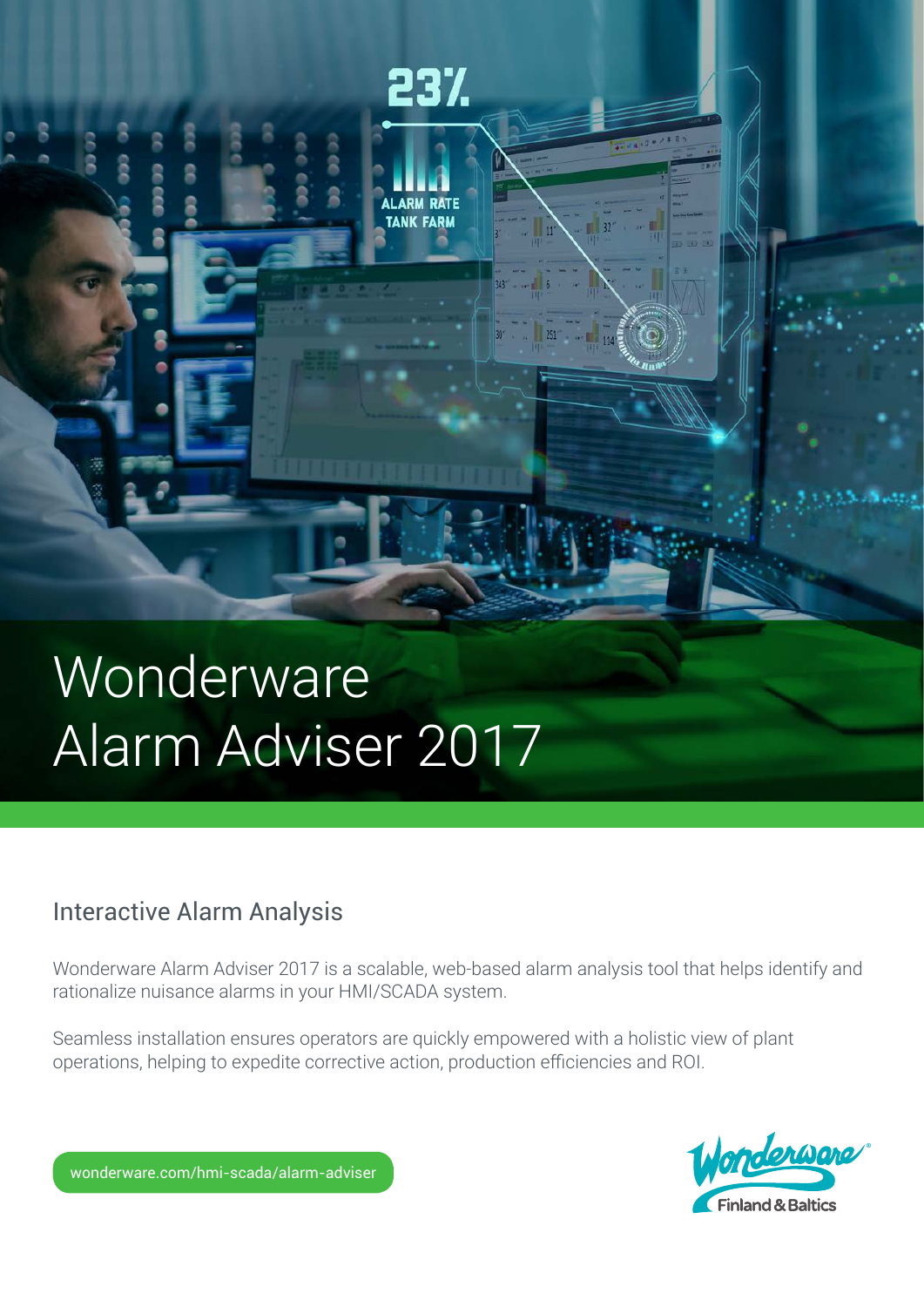

# Alarm Management Challenges

Advances in software technology, connected devices and the IoT over recent decades has led to an exponential increase in the number of alarms in industrial manufacturing operations.

The EEMUA 1911<sup>1</sup> and ISA<sup>2</sup> 18.2 Alarm Management Standards² recommend the practical limit of handling alarms per operator at 1 to 2 alarms every 10 minutes, and an average of 150 to 300 alarms per day. However automation systems today generate thousands of alarms per day, per operator.

Within the US automation industry alone, the cost of critical incidents is estimated at \$20 billion per annum<sup>3</sup>, encompassing \$10 billion in equipment replacement and litigation costs coupled with \$10 billion in lost production costs.

The challenge for operators is quickly identifying and distinguishing critical from routine alarms; and taking timely corrective action on potential impacts to safety and operations. All the while, ensuring adherence to stringent industry best practices and recommendations.

1. Engineering Equipment & Materials Users' Association 191 - Alarm systems a guide to design.

2. ANSI/ISA 18.2, Management of Alarm Systems for the Process Industry 3. Abnormal Situation Management (ASM) Consortium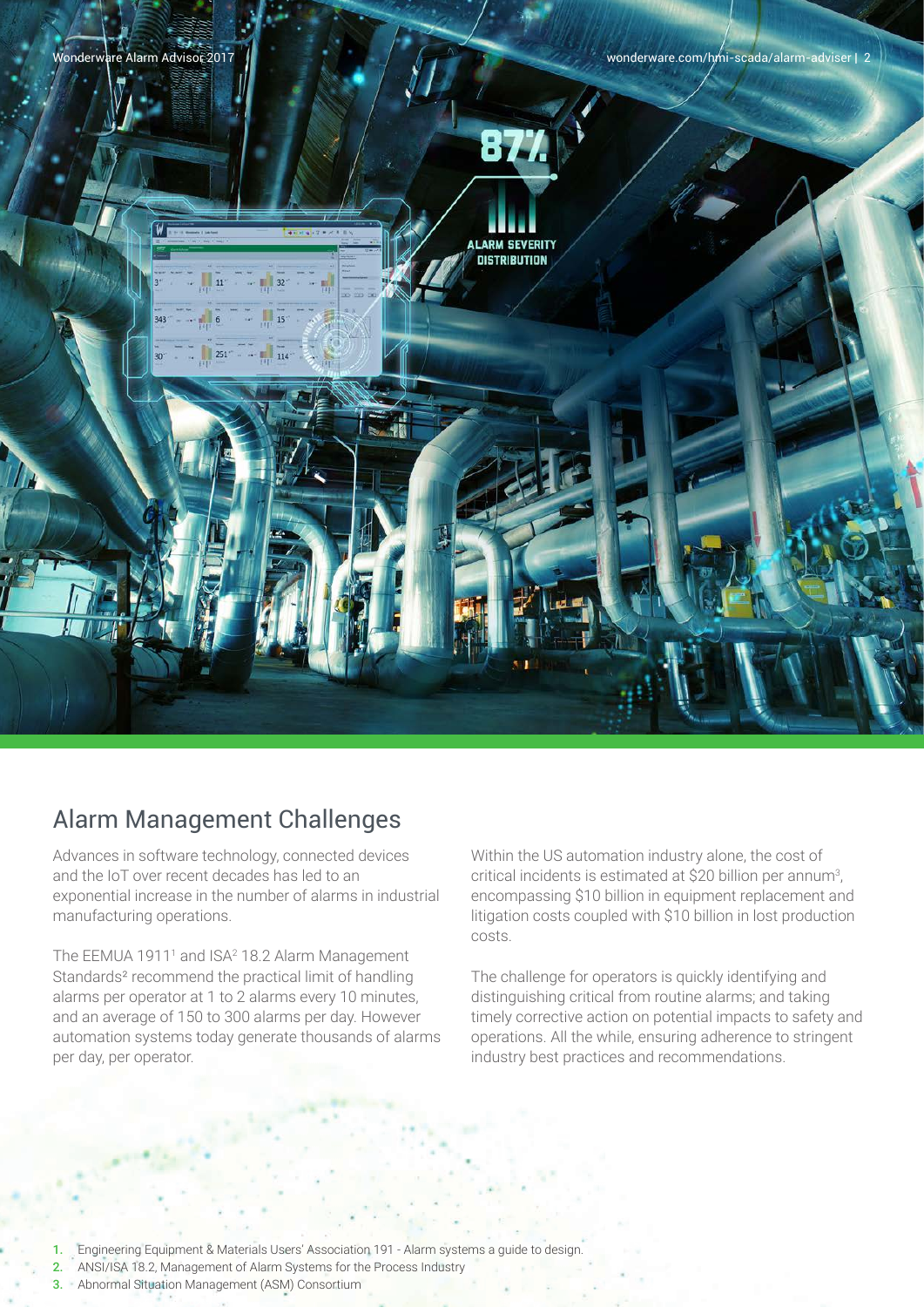

## Product At A Glance

Alarm Adviser 2017 is a powerful web-based alarm analysis tool that helps identify and rationalize nuisance alarms in your HMI/SCADA system.

It provides a single means of identifying frequent, standing, fleeting and consequential alarms, empowering operators to quickly recognize and distinguish safety-critical alarms from routine alarms.

### Summary

- **•** Powerful web-based alarm analysis tool that helps identify and rationalize nuisance alarms in your system.
- **•** Interactive benchmarking tools provide a holistic view of plant operations, empowering operators to quickly analyze upsets and optimize system performance.
- **•** Inbuilt dashboard metrics help facilitate compliance with alarm management best practice guidelines and regulations.
- **•** Drill-down to predefined 'Analysis' charts to hone in on the desired problem periods and greatly improve the ability to discover the root cause of anomalies.
- **•** Seamless connectivity to our range of HMI/SCADA solutions including InTouch, System Platform, Citect SCADA and ClearSCADA help maximize the value of process data.

## Business Value

- **•** Quick time to value and timely ROI.
- **•** Greater context and insight into alarm data.
- **•** Improved operator awareness and response time.
- **•** Reduced risk of unscheduled downtime.
- **•** Seamless adherence with alarm management regulations.
- **•** Greater value and insight into process data.
- **•** Improved plant performance and profitability.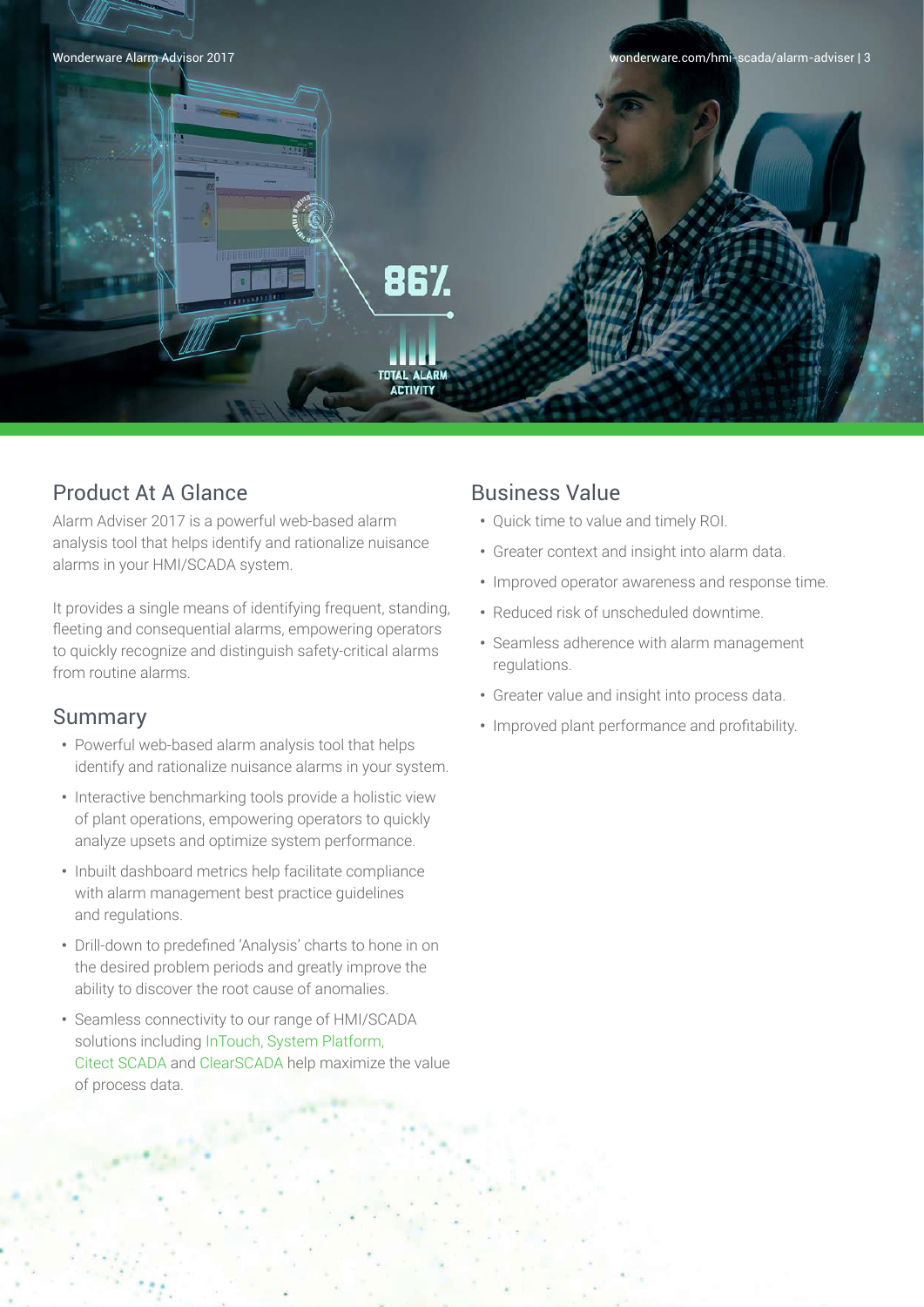

## Key Features

### Customizable Dashboard

- Optimize your alarm analysis with a wide range of user configurable widgets consolidated into the dashboard view.
- Customize your own settings via user-configurable widgets to personalize your own dashboard and analysis settings.
- Display the distribution of alarm severity (critical, high, medium, low) in a specified period via 'Alarm Severity Distribution'.
- Show the peak or average alarm rate over a period of time for the selected interval per operator via 'Alarm Rate'.
- Set KPI targets to benchmark and compare recent and past performance to optimize improvements over time.

### Interactive Drill-down

- Drill down from dashboards directly into analysis reports and hone in on desired problem areas.
- Filtering settings from 'Dashboard' view to 'Analysis' preserved.
- Replicate analysis time periods to compare alarms over similar time periods.
- Save valuable time in identifying and distinguishing nuisance alarms.

#### Inbuilt Visual Alarm History Analysis

- Filter alarms for a given time period by severity, time of day, day of week, plant area, alarm category.
- Interactive timeline bar allows users to zoom in on a specific time range.
- Create analysis reports for the most frequent, fleeting (short duration) and standing (long duration) alarms, and identify alarms that should be targeted first.
- "Consequence" allows the analysis of the correlation between alarms, helping engineers to implement statebased suppression.
- Save valuable time analysing trends and identifying the root cause of an issue.





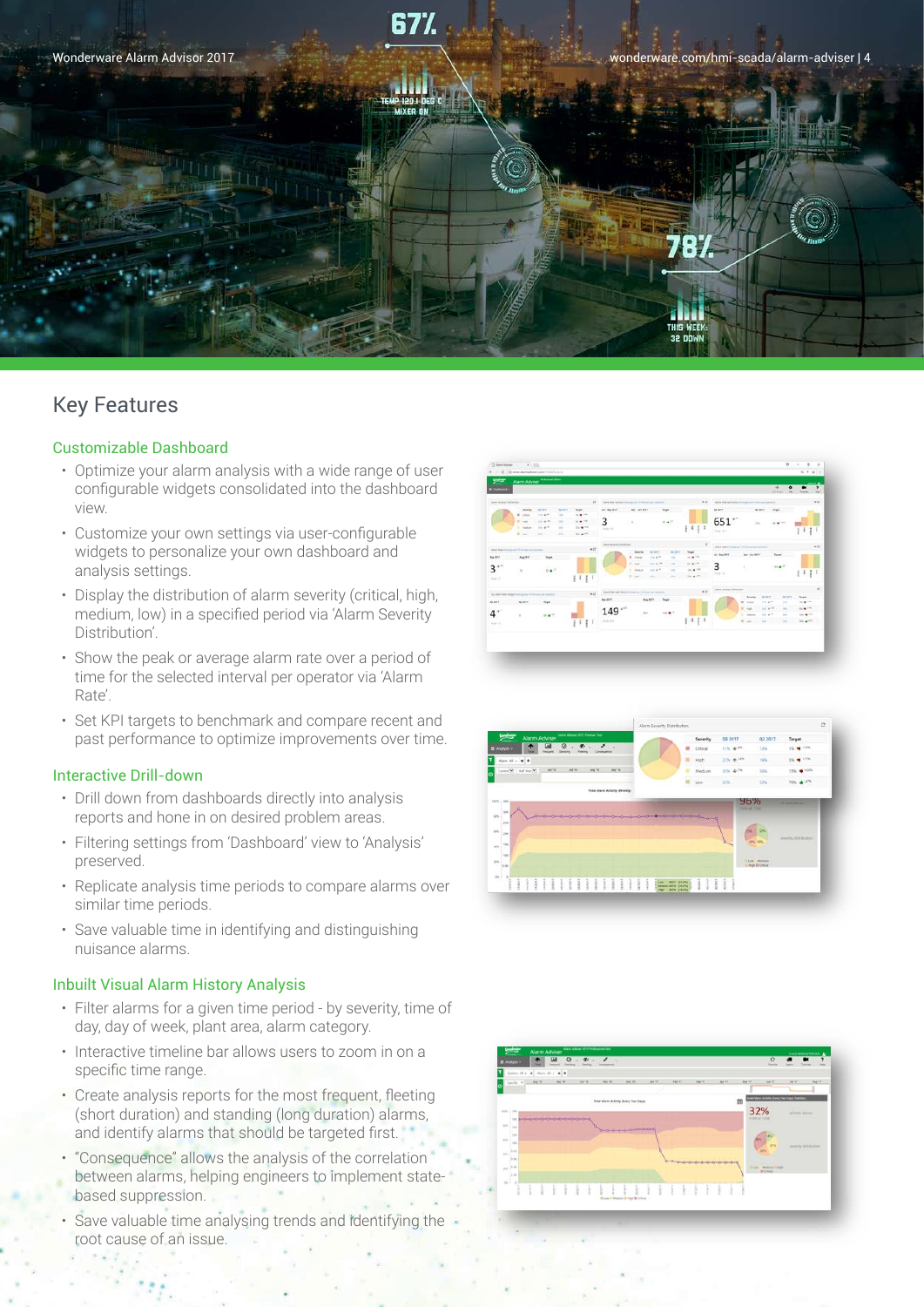

## Key Features

### Ease of Installation

- Installs in minutes without the need for complex configuration and engineering.
- Operators can quickly gain insight into alarm data and trends, identifying anomalies from routine alarms.

### Ease of Use

- Simplified consolidated insight into alarm data empowering operators to take corrective action to optimize efficiency.
- No IIS / additional application engineering time needed.
- Simple electronic licensing model with unlimited client connectivity.

### Alarm Management Industry Compliance

- Out-of-the-box metrics aligned with industry recommendations.
- Tailor metrics to suit your plant's specific requirements.

### Holistic View of Your SCADA Alarm System

- Aggregated alarm data from various Schneider Electric SCADA/HMI systems.
- Optimizing efficiency across the operation and gaining greater value of process data.

### Multi-language Support

Alarm Adviser 2017 offers multi-language support in a variety of languages including:

- English
- French
- Italian
- Spanish
- Czech
- Dutch
- Simplified Chinese

### Alarm Analysis on the Go

• Alarm Adviser 2017 supports HTML 5 technology, ensuring you'll always have access to the data you need—anytime, anywhere, on any device.

### Unlimited Analysis Clients

• Benefit from an unlimited number of analysis clients, giving you the freedom and flexibility to add and use as many devices as you need.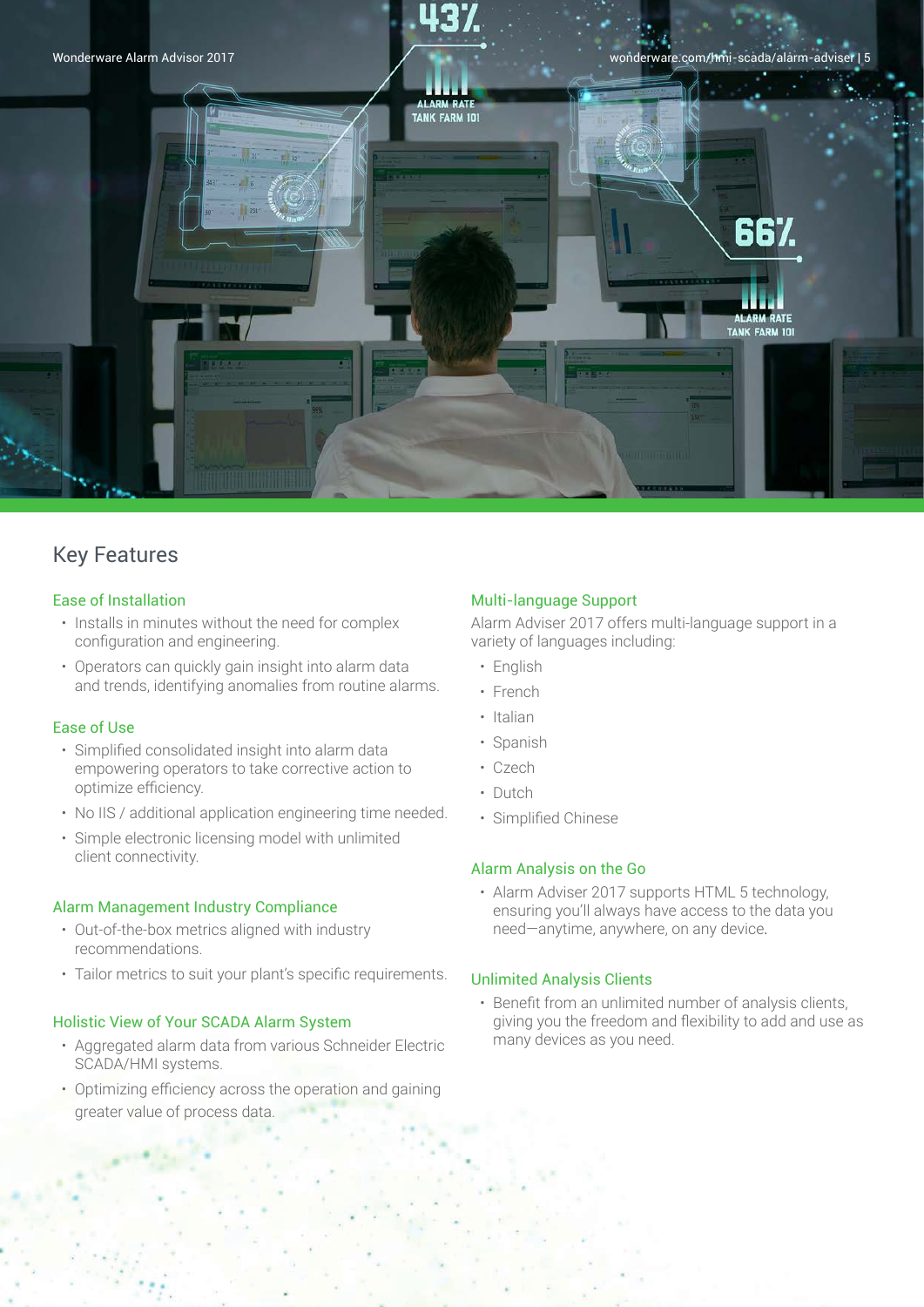

# **Connectivity**

Alarm Adviser 2017 seamlessly connects to our range of powerful Schneider Electric HMI/SCADA solutions including:

- Wonderware System Platform
- Wonderware InTouch
- Citect SCADA
- ClearSCADA

Data is integrated from the relevant alarm databases through customized Collectors, onto the Alarm Adviser Server. This connectivity provides a holistic view of plant operations, aggregating alarm data from various systems and helping you maximize the value of your process data.